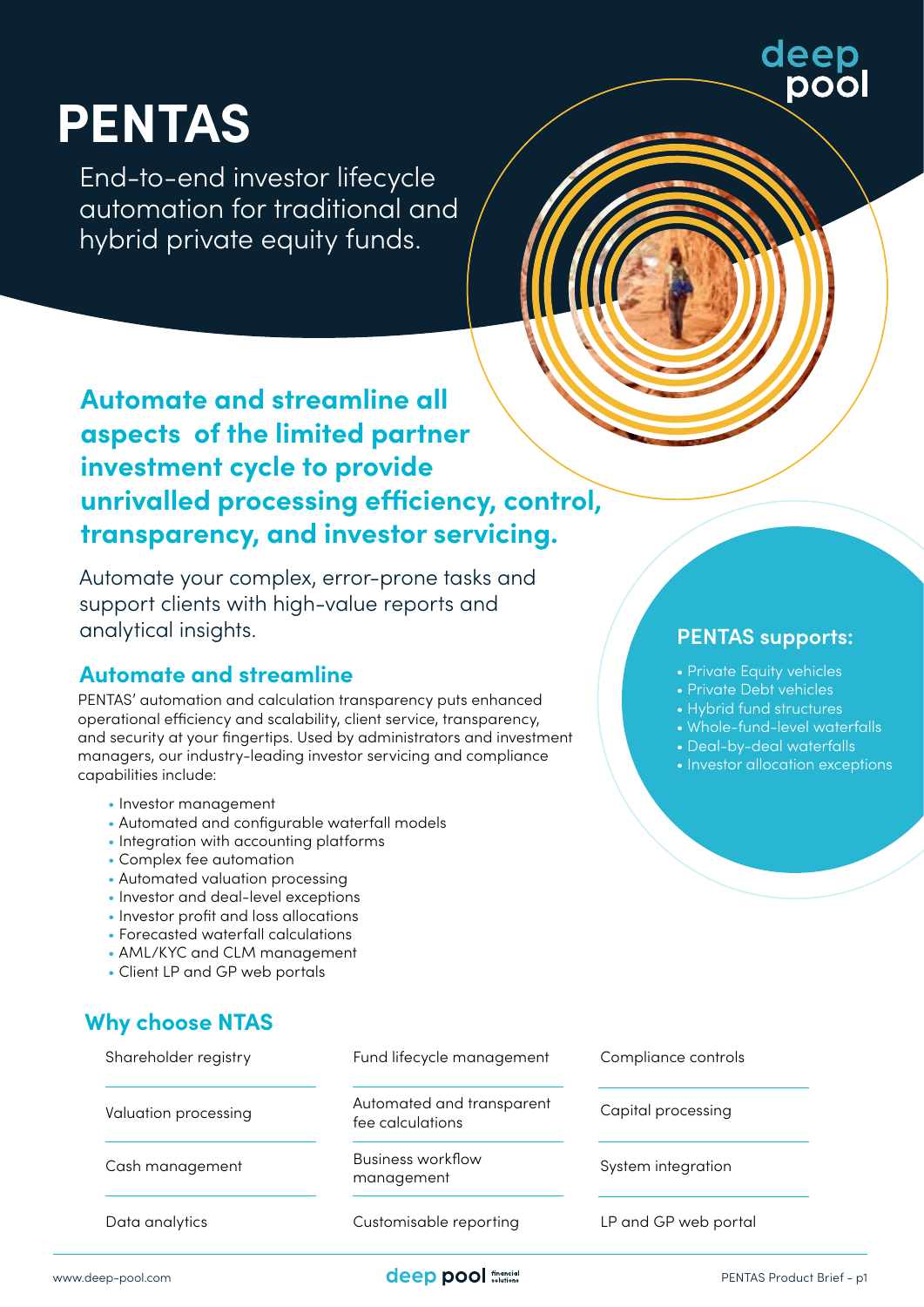# Automate your processes. Increase efficiencies. Add value for your clients.



# **Automated investor servicing**

**Challenge:** To maintain the investor register effectively, global operational teams need automation and scalability.

**PENTAS solution:** PENTAS' capabilities span the end-to-end investor servicing process, and cater for all fund structures, partnerships and side pocket arrangements. PENTAS automates data entry tasks, eliminating the need for user input. Support for standards such as SWIFT and flexible data capture options enable administrators and investment managers to implement an exception-based model where the system does the work.

### **User benefit:**

Automation with the right data structure promotes efficiency and accuracy, freeing you to focus on your core business.



# **Valuation and allocations**

**Challenge:** Valuation and investor allocation are time-critical elements in investor servicing that put pressure on SLAs.

**PENTAS solution:** PENTAS includes a powerful engine for profit and loss allocation, fee calculation and valuation creation. Flexibility to support even and uneven allocations enables investment managers and administrators to cater to their entire universe of fund structures, from straightforward to multi-level structures and special situations.

# **User benefit:**

Automatic allocations result in accurate valuations, faster investor reporting and increased client satisfaction.



# **Strengthen AML/KYC controls**

**Challenge:** Client and investor due diligence is integral to investor servicing. A zero appetite for risk requires enterprise solutions.

**PENTAS solution:** PENTAS integrates seamlessly with Deep Pool's KURE compliance system to automate AML/KYC tasks and FATCA/ CRS reporting, helping users meet stringent due diligence and multi-jurisdictional regulatory requirements. AEOI, FATCA and CRS filings streamline regulatory reporting processes.

Additional features include:

- Integration with screening providers.
- Risk-based compliance.
- Suspicious activity monitoring.



Strengthen the control culture across the organisation, meet regulatory standards, and protect your business against financial, regulatory and reputational risk.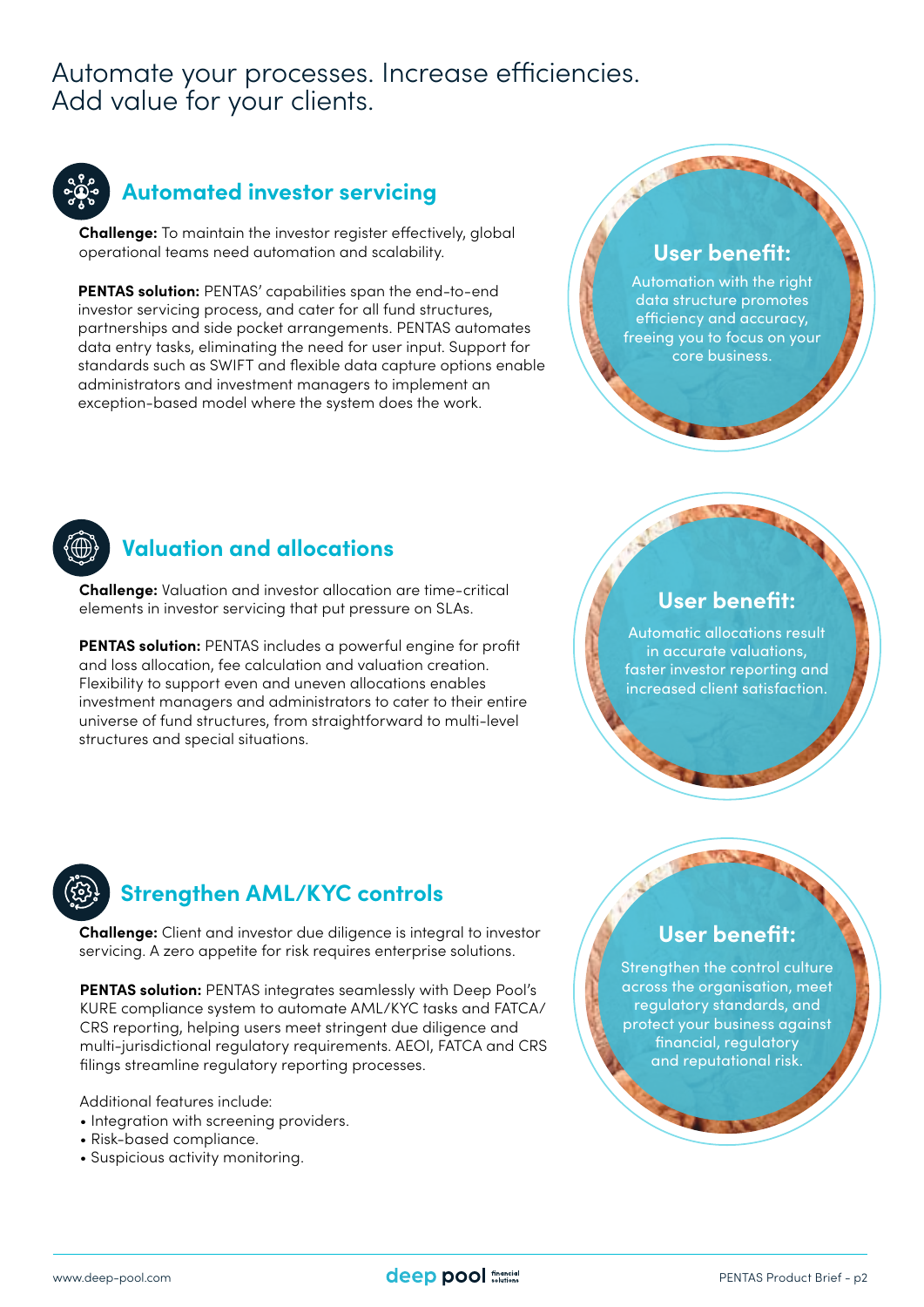# **Automated business process management**

**Challenge:** Workflow management often suffers from a lack of automation, fostering errors and bottlenecks that constrain firms' ability to meet SLAs.

**PENTAS solution:** An integrated workflow solution ensures tasks, activity and status are transparent. Management and allocation of tasks across global teams is made easy. Recurring tasks can be configured and assigned, SLA deliverables tracked and overall dashboard views set for simple MIS.

# **User benefit:**

Transparency and control enable scalability and efficiency.

### **Automate complex performance fee calculations**

**Challenge:** Complex performance fee calculations are often supported offline, requiring significant time and effort, and introducing risk to the valuation process.

**PENTAS solution:** PENTAS caters for a wide variety of fee methods for open and closed-ended structures, with the flexibility to ensure prospectus requirements can be met. Automate complex waterfall and fee calculations for both whole fund and deal-by-deal structures, with what-ifs and projections modelling, and close rebalancing and equalization.

# **User benefit:**

Systematic control over complex calculations ensures accuracy and consistency in the valuation process, and reduces reliance on individuals and offline spreadsheets.

# **Seamless system integration**

**Challenge:** Disparate systems that don't talk to each other prevent real-time data exchange, and lead to a multitude of inefficiencies and inaccuracies.

**PENTAS solution:** PENTAS provides real-time integration and validation through a sophisticated API platform.

# **User benefit:**

A simplified experience that maintains data behind the scenes in an integrated fashion.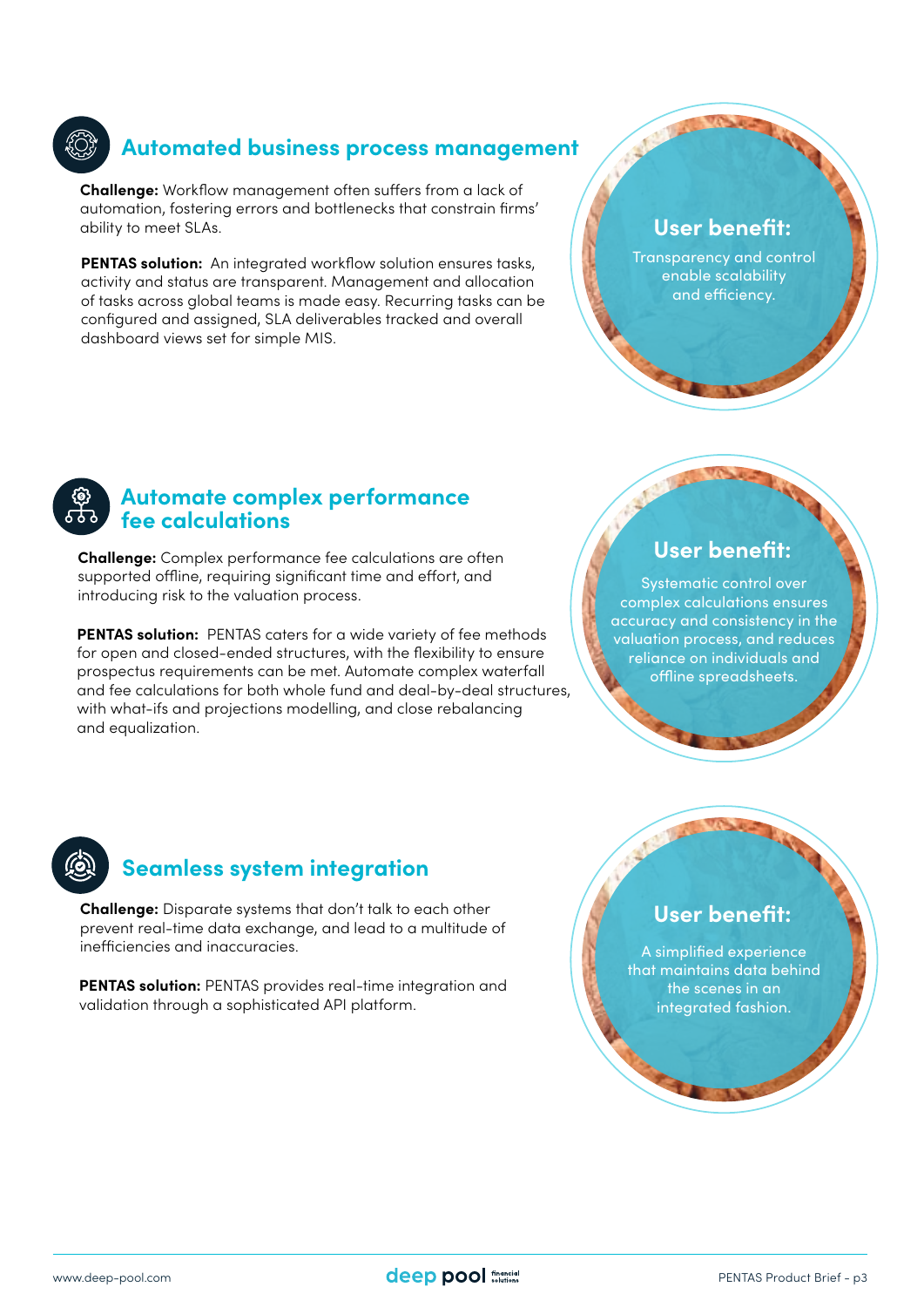### **Deliver comprehensive, customisable reports**

**Challenge:** Meeting client demand for custom reporting often leads to offline processing, compromising the accuracy and consistency of delivery to end-users.

**PENTAS solution:** PENTAS features an extensive library of customisable reports to meet the needs of all stakeholders. Report distribution is automated and gated (including four-eye review), ensuring the full message is sent out in a controlled fashion. Control ismaintained without compromising the efficiencies of scaled-up reporting and distribution.

# **User benefit:**

Higher quality, tailored reports enhance client satisfaction and engagement, while operations teams enjoy more efficient, scalable processes.

#### **Enhance fund/client relationships with**   $\overline{\mathbb{F}}$ **a bespoke user portal**

**Challenge:** Provide a dynamic, responsive digital experience that gives end-users more control and freedom.

**PENTAS solution:** The PENTAS web solution offers powerful self-service capabilities to investment managers and their investors. Investors can submit orders and documents online, streamlining processes for all parties in the chain. Orders are available in real time for the administrator to take through the investment process using PENTAS' rules and workflow capabilities, while managers receive up-to-date information on capital flows.

End-users can also access reports on their schedule, rather than waiting on mail or file delivery, without compromising the controlled release of data.

# **User benefit:**

Improved client and investor experiences enhance satisfaction, promoting a boost in investment and fees.

# **Ensure robust user and data security**

**Challenge:** Data security is a must-have for investment managers and administrators.

**PENTAS solution:** Systematic controls that meet modern best practice standards include:

- Maker/checker functionality.
- Row Level Security applicable to data.
- User role matched to function.

The security controls ensure the data that investment managers and administrators have in their custody is protected and managed in a controlled fashion at all times.

# **User benefit:**

**User benefit:**

Safeguard data against loss, corruption and breaches. Operate with control in a global environment